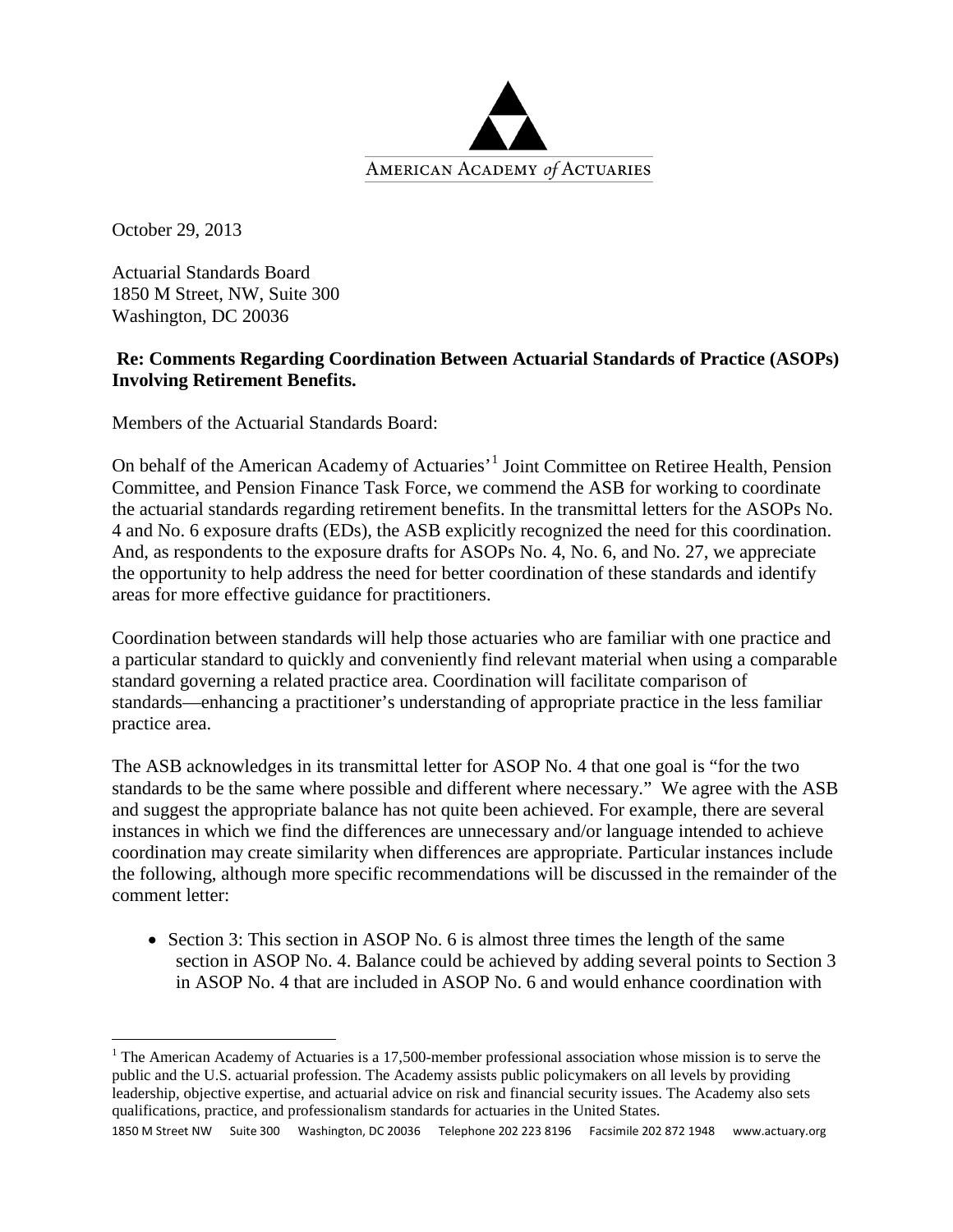ASOP No. 4. At the same time, some of the detail in ASOP No. 6 could be moved to other standards or removed entirely.

- Sections 2 and 4: Making eliminations/reductions in Section 3 also would allow for reductions to the level of detail included in Section 2 (Definitions) and Section 4 (Disclosures) of ASOP No. 6.
- Section 1: The level of detail in this section could be reduced.
- Appendix: A common appendix explaining the differences in the two standards would be helpful. Also, ASOP No. 6 contains a detailed Appendix 1 and the absence of a corresponding Appendix 1 in ASOP No. 4 should be addressed. We would suggest eliminating much of the ASOP No. 6 Appendix 1 to achieve that objective.
- Avoid using different terms (e.g., cost, periodic cost, etc) to describe the same concept in different ASOPs. Similarly, avoid using subtly different wording in various ASOPs for definitions of the same term/concept.

In addition, we would encourage the ASB to review ASOPs No. 27, No. 35, and No. 44 with attention to their effect on retiree group benefit (RGB) practice.

## **Structural Differences**

The EDs of ASOP No. 4 and ASOP No. 6 issued in the last two years have used the structure of the pension standard as the starting point for structural revision. Given the concern about the need to revise the pension standard, this would appear reasonable. An equally reasonable tack, however, might have been to model the structure of the two standards after the retiree group benefit standard, about which there had been little complaint. Strengths of the current ASOP No. 6, issued in December 2001, might be incorporated in the next versions of ASOP No. 4 and ASOP No. 6.

Section 1.1 in the standards, *Purpose*, is cumbersome because it includes statements that fit better under 1.2, *Scope*. The current ASOP No. 6 has a brief sentence for *Purpose* and five compact items under *Scope*, which cover financial reporting, cash-flow analyses, plan funding, cost projections, and determination of actuarial present values. We suggest this as a leaner model for the proposed standards.

The last paragraph in Section 3.1 in the standards, *Overview*, lists other applicable standards and then indicates that in the case of conflict, the present standard governs. But ASOP No. 6 is not mentioned in ASOP No. 4, nor is ASOP No. 4 mentioned in ASOP No. 6. It would be useful to acknowledge somewhere in the standards that ASOP No. 6 is for RGB other than pensions, so it is clear that ASOP No. 6 is not a standard for pensions, and that likewise, ASOP No. 4 is not a standard for RGBs.

Our comparison of differences in the structure of the two standards included an examination of the length and content of the standards and identified fundamental differences in the order and detail in each standard. For example, ASOP No. 6 is structured to specify the elements of an actuarial and arithmetic model—Section 3.5 to Section 3.13 address various elements of that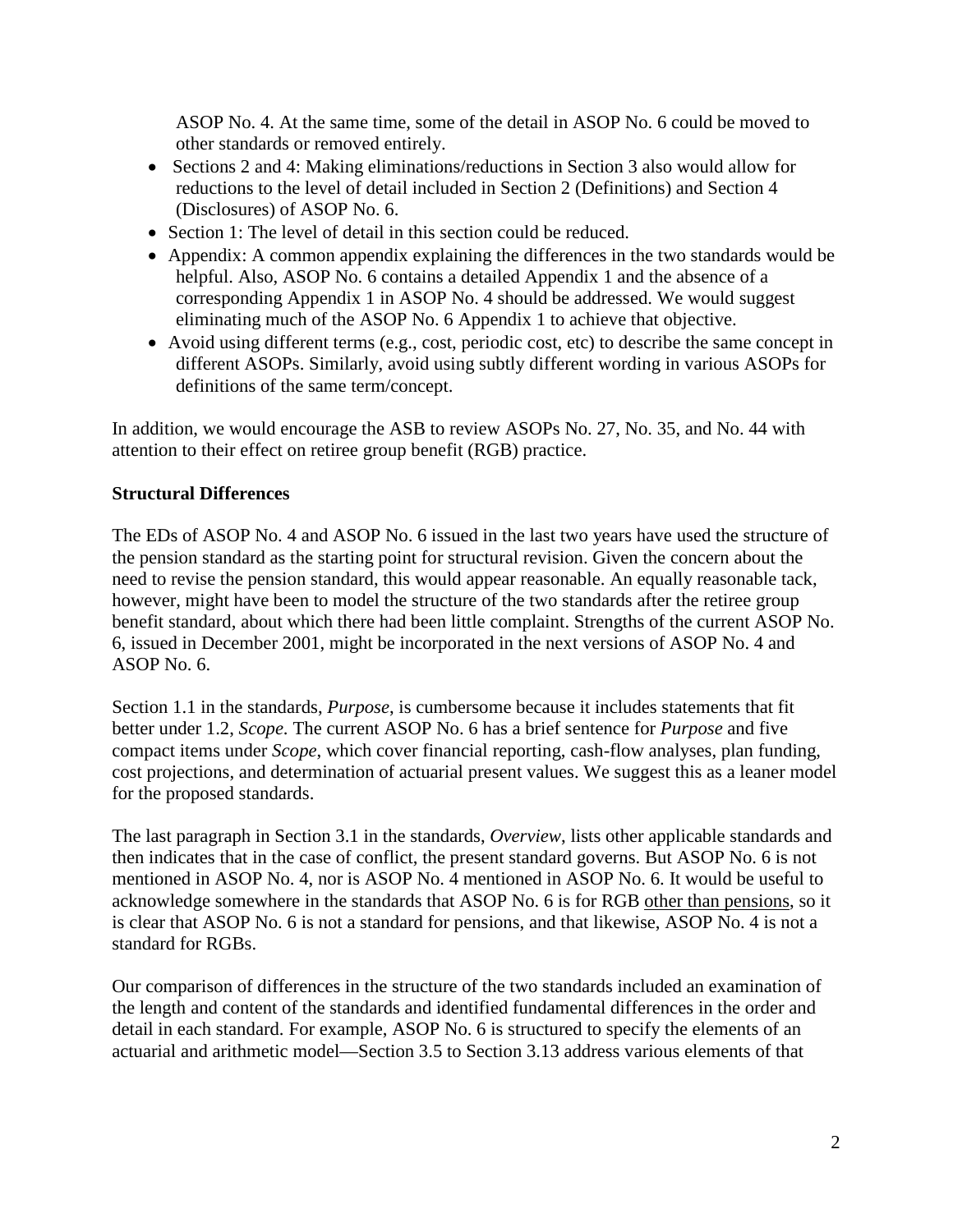model, first establishing the building blocks and then indicating how the actuary can ensure the integrity of the model.

The structure of ASOP No. 4, on the other hand, is not as clear and is less specific. For example, there is no reference to modeling, although that is increasingly the way actuarial education looks at the profession's work. Measurement is defined as a process, and procedures are outlined, but a key step (Section 3.2 (d) in ASOP No. 4) is simply defined as "gather data necessary," with little additional guidance in that step (Section 3.6). The building block foundations are less clear than if ASOP No. 4 was structured to identify the elements of a pension valuation model and give each appropriate weight.

## **Differing Levels of Guidance**

A side-by-side comparison of the Tables of Contents, as seen in our spreadsheet labeled Exhibit A, indicates areas in which content matches, areas in which it differs, and the number of pages involved. Another clear distinction is the size of the two EDs—the PDF for ASOP No. 4 runs to 28 pages before reviewer comments, but the PDF for ASOP No. 6 is 58 pages before reviewer comments.

Two possible reasons for the length of ASOP No. 6 are 1) the need to set standards for RGB work that address not only the health and pension aspects of the work, but also the melding of those aspects into a unified projection and measurement; and 2) the ASB effort in recent years to coordinate guidance between the pension standard and the RGB standard. With this effort, Section 3 (the core substance of the standards) increased for ASOP No. 6 from 20 pages to 27 pages but only increased for ASOP No. 4 from 8 ¼ pages to 9 ½ pages. The added length in ASOP No. 6 is mainly due to the inclusion of ASOP No. 4 language into ASOP No. 6. The result is that guidance for RGB benefits in ASOP No. 6 (27 pages) is now three times the length of the 9 ½ pages of guidance for pensions in ASOP No. 4.

Differences in length are not necessarily problematic, but when coordination is the goal and one standard's Section 3 is almost three times that of the other, a closer look is required. ASOP No. 6 has always been long. Some of that was dealt with in the 2001 standard by referencing ASOP No. 27 and ASOP No. 35 (later joined by a standard on asset valuation, ASOP No. 44). ASOP No. 27, ASOP No. 35, and ASOP No. 44 do not specifically address non-pension retirement benefits. An RGB actuary, however, is responsible for following these standards with respect to assumptions and asset valuation methods that are not specifically addressed in ASOP No. 6. We encourage the ASB to now consider moving guidance in ASOP No. 6 focused on economic, demographic, and asset assumptions into ASOPs No. 27, No. 35, and No. 44. Language and structure in these standards can be crafted easily to minimize the confusion for actuaries expecting only pension guidance, while enhancing awareness of the importance of economic/demographic/asset assumptions for all practitioners. Those standards should be reviewed with attention toward their effect on RGB practice.

As noted above, much of Section 3 in ASOP No. 6 could be reduced to facilitate better coordination between the two standards.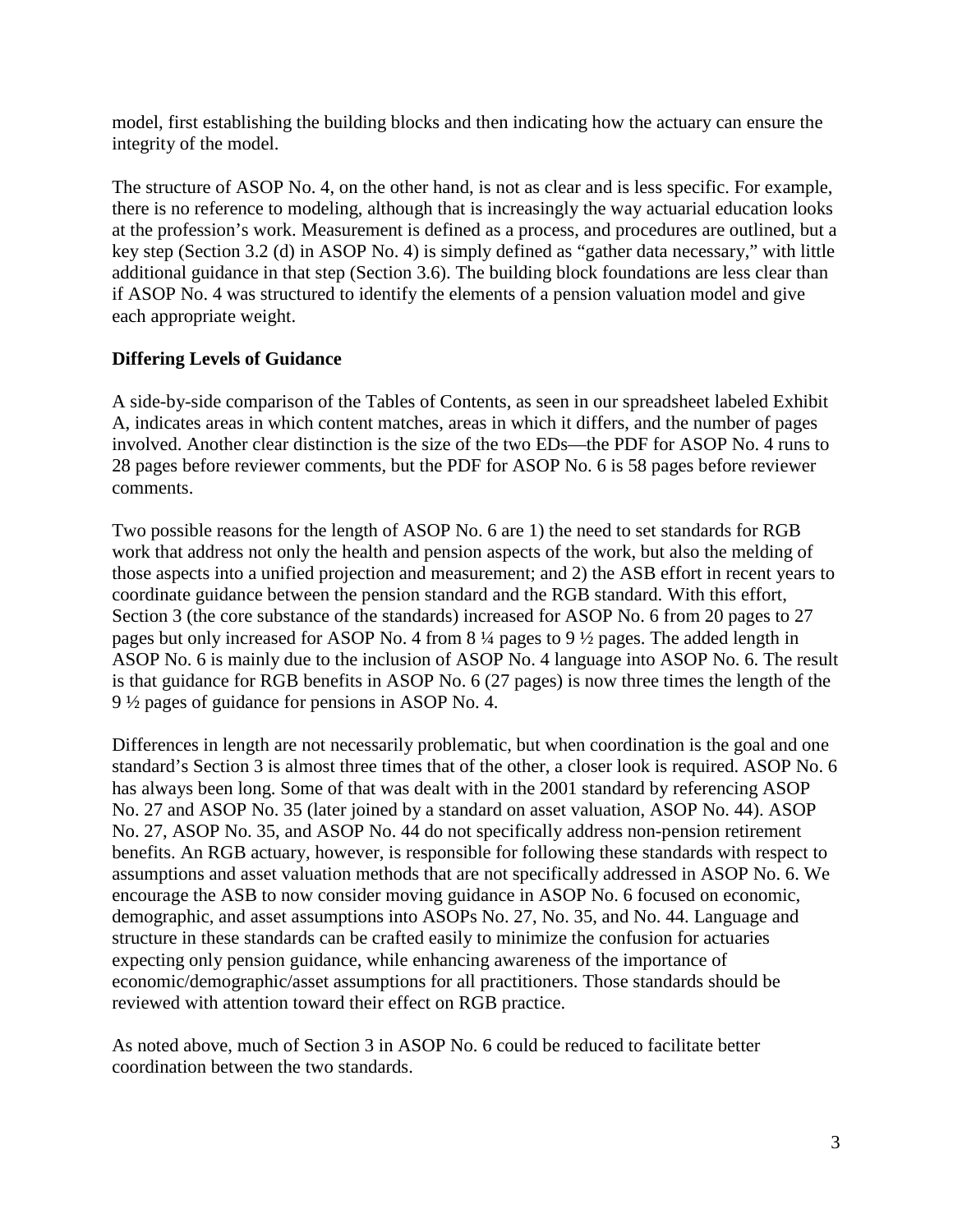Specific examples in Section 3 of these opportunities for coordination follow:

- There are seven subsections in ASOP No. 6 that do not have counterparts in ASOP No. 4; at least five are relevant for the pension actuary and should be coordinated with ASOP No. 4. All are discussed in more detail later: death benefits, model consistency and data quality, administrative inconsistencies, reasonableness of results, and roll-forwards.
- Even those subsections of Section 3 that have counterparts in both standards may be longer in ASOP No. 6 than in ASOP No. 4.
	- o Guidance on plan provisions is a bit more than one page in ASOP No. 4 and three pages in ASOP No. 6.
	- o ASOP No. 6 specifies guidance for handling covered population (over two pages). ASOP No. 4 has just two short paragraphs—listed under *Data* and not specific to a participant census—though the details of individual work history such as salary and service are far more important to a projection of retirement income benefits than they are to retirement health or death benefits.
	- o ASOP No. 4 includes one sentence on actuarial assumptions; ASOP No. 6 includes five pages on it. The one sentence in ASOP No. 4 refers the actuary to other standards for economic and demographic assumptions. ASOP No. 6 also refers the actuary to those standards but uses two pages within the standard specifically on economic and demographic assumptions. Of the other three pages, some material has parallels in pension practice.

## **Concepts and Language**

There may be different words used in the two standards for very similar concepts, due to differences in the way other words or terms are used. If someone has familiarity with one standard, this difference in terms in the second standard will lead to some difficulty in the transition. Coordination is needed. The ASB can facilitate this transition by minimizing the difference in terms and explaining the necessary differences. Explanation might be placed in either the *Scope* or *Definition* sections of both standards, although we recommend a common appendix that would read the same in all retirement benefit standards.

## **Coordination Opportunities**

Coordination between ASOP No. 4 and ASOP No. 6, and more generally between ASOPs for the two practice areas, could be categorized a number of general ways.

- 1. Concepts are found in both standards but the language used has unexplained differences.
- 2. Concepts are found in both standards but they are more apt for one than the other.
- 3. Concepts are found in only one standard but might fit the other.
- 4. Concepts are found in both standards but need coordination.
- 5. A basic concept needs more prominence in both standards.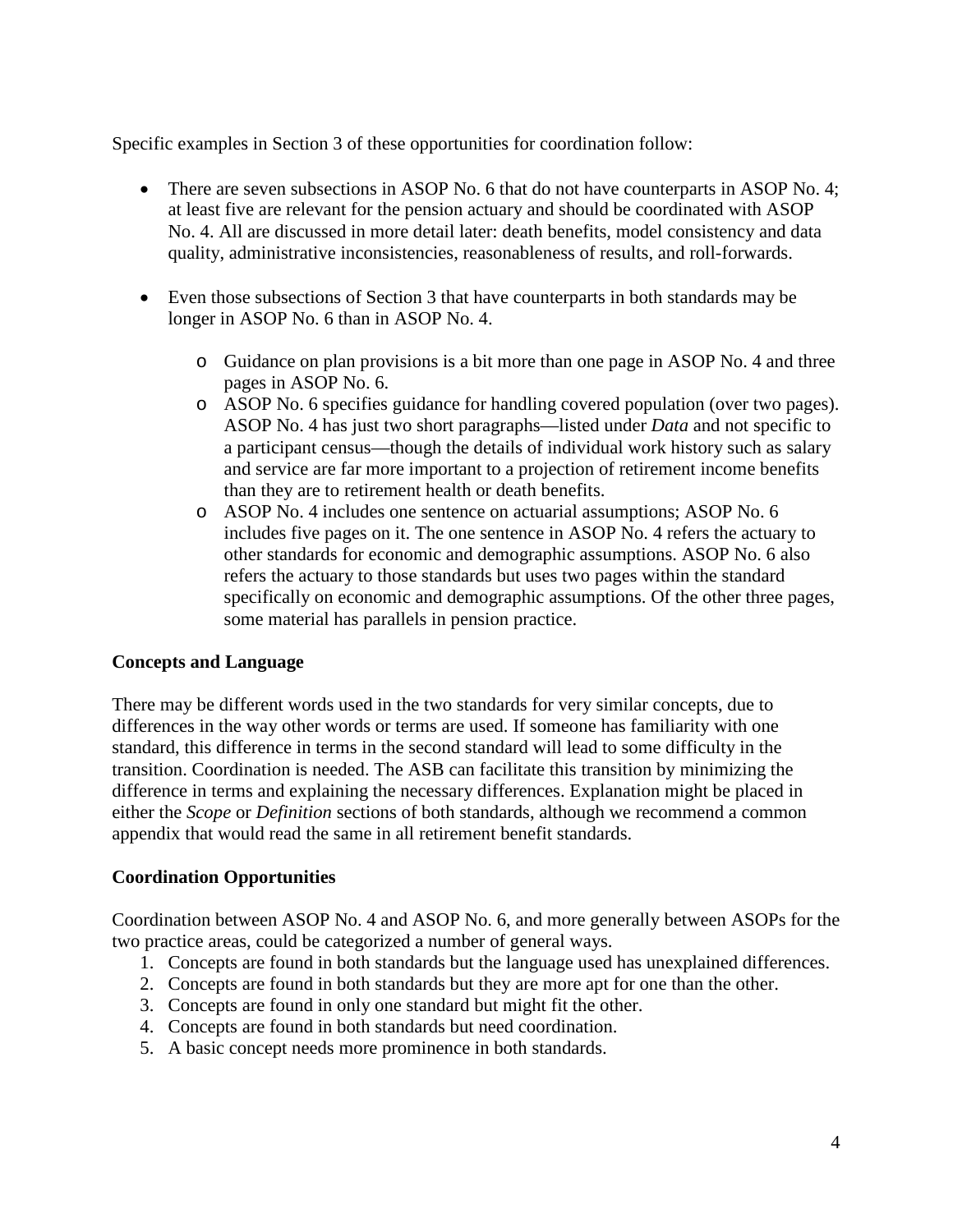Specific examples are outlined further in this letter; other examples can be found in the comment letters for the EDs, mainly ASOP No. 6. If ASOP No. 4 had not been released some months in advance of ASOP No. 6, comments on coordination might have had a more prominent place in those comments.

We also note that the current EDs do include some areas that have been successfully coordinated. The guidance for *Approximations* and *Estimates* (Section 3.15 in ASOP No. 4 and Section 3.19 in ASOP No. 6), included in ASOP No. 6 exactly as written in ASOP No. 4, is an example of appropriate coordination. The guidance for *Volatility* (Section 3.16 in ASOP No. 4 and Section 3.20 in ASOP No. 6) is another relatively successful example of a concept and language included in ASOP No. 6 as written in ASOP No. 4 with some changes specific to the RGB situation. The use of auxiliary standards such as ASOP No. 27 for both practices is commendable, although RGB specialists should be brought into the drafting process to join pension specialists at the earliest moment.

**Concepts same, language different**. A major incidence of this is the use of "cost," which is discussed in Exhibit B. We feel "periodic cost" and "prefunding contribution" could be used in ASOP No. 4 as well as ASOP 6. "Measurement period" is defined in ASOP No. 6 but not in ASOP No. 4. The definition of "participant" differs—the definition in ASOP No. 6 is more open for active employees ("reasonably expected to receive coverage") than in ASOP No. 4. The general procedures in Section 3.2 seem better expressed in ASOP No. 6 than in ASOP No. 4.

It also is unclear what hypothetical data in Section 3.6.2 in ASOP No. 4 is anticipated, but we note that the JCRH letter<sup>[2](#page-4-0)</sup> indicates some guidance about hypothetical data that would aid the RGB practitioner.

There are some significant language differences in the disclosures in Section 4.1 that do not seem necessary—Section 4.1 (i) in ASOP No. 6 reads much differently than Section 4.1 (i) in ASOP No. 4. The definition in ASOP No. 6 appears to require a description of the process for setting non-prescribed assumptions, even when they have not changed from the immediately preceding valuation. This requirement is not in ASOP No. 4 (although it may be in ASOP No. 27), raising the question of whether the ASB intends a difference in practice. Section 4.1(i) in ASOP No. 6 also appears not to necessarily require disclosure of sufficient information so that another actuary could accurately assess the reasonableness of the work, as is required in the second exposure draft of ASOP No. 4. Either the Section 4.1 (i) language in the two standards should be the same or language needs to be added so that any difference can be satisfactorily explained. We also note that the definitions in Section 4.1(i) through Section 4.1(s) in ASOP No. 4 and Section 4.1(x) in ASOP No. 6 are not necessarily inconsistent, but they describe different parts of what we recommend be a combined disclosure item. Other Section 4 items that have more material in ASOP No. 6 than in ASOP No. 4 are Section 4.1(d), Section 4.1(w), and Section 4.1(v).

As noted earlier, we recommend an appendix in each of the standards that would explain some of the differences that would exist once the ASOPs are approved.

<span id="page-4-0"></span><sup>&</sup>lt;sup>2</sup> http://www.actuary.org/files/JCRH\_ASOP-6\_letter\_Aug-29-2013.pdf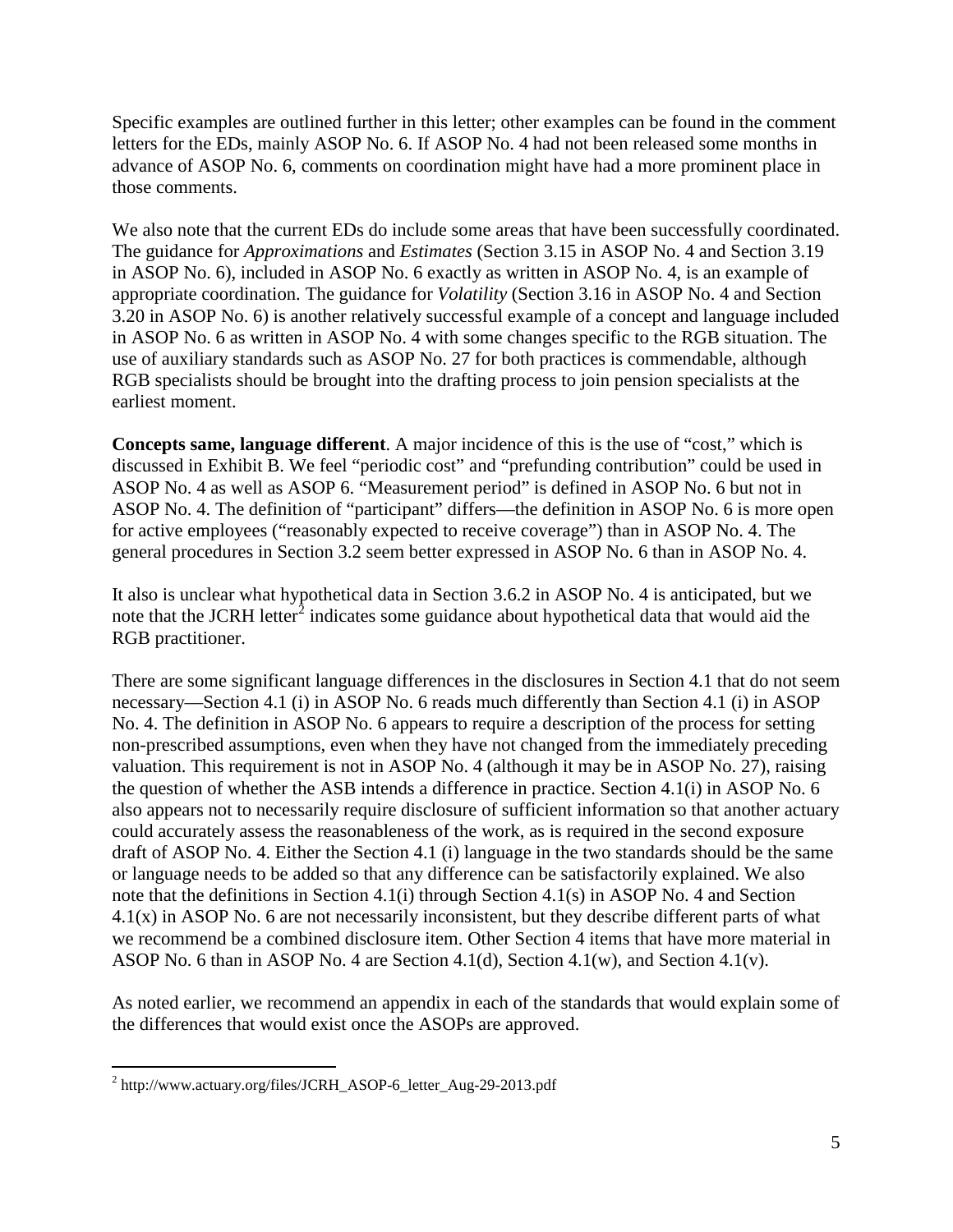**Concepts same, more apt for one standard.** These are found most often in ASOP No. 4 Section 3.10 through Section 3.16, and seem less relevant to sections in ASOP No. 6. Important differences in practice may have been lost in the pursuit of identical or similar structure and language. Pension practitioners looking to ASOP No. 6 for guidance may be lulled by the similarities and attend less to the differences.

The length to which ASOP No. 6 addresses assets, vesting of benefits, and prefunding contributions is out of proportion to the time an actuary will spend on it. Editing for pertinence could reduce the material in Sections 3.14 through 3.18 that goes from the middle of Page 27 to end of Page 31 as well as numerous items in Section 2 and Section 4 that would not be there without the corresponding references in Section 3. Relatively few plan sponsors are prefunding RGBs and, of those, only a rare few target a funding level that would assume the current program will continue indefinitely. Vesting of any kind, in which the sponsor explicitly guarantees a multi-year benefit, is extremely uncommon (even in cases in which retirees continue to receive benefits, sponsors are reluctant to use language stating the benefits will always continue). While they may be needed for pension practitioners, including these paragraphs in a standard on RGB is potentially confusing, as the concepts described are rarely used and may be misunderstood in the RGB area. We also note that the term "actuarial value of assets" is used in several places, but the term is not defined in ASOP No. 4 or ASOP No. 6.

ASOP No. 6 addresses assets in more detail than ASOP No. 4, which simply references ASOP No. 44. For coordination, ASOP No. 6 would need to include a reference to ASOP No. 44. If ASOP No. 44 does not sufficiently cover the points now in ASOP No. 6, it should be revised to do so.

Both standards include Section 3.3.3 *Risk or Uncertainty* as a single sentence. But there is no guidance provided, which is unfortunate given the different risks in pension measurement versus RGB measurement. The comment made in the JCRH letter<sup>[3](#page-5-0)</sup> applies to the coordination between the standards.

**Concepts in one standard might fit the other**. Sections 3.8, 3.9 and 3.10 in ASOP No. 6 seem to have parallels in pension practice but are not currently included in ASOP No. 4. With minor changes, they could be added to ASOP No. 4 and edited in ASOP No. 6 so that they are the same when possible and different only when necessary. Section 3.8 in ASOP No. 6 refers to death benefits and such benefits are found in pension plans. Section 3.9 in ASOP No. 6 refers to model consistency and data quality, and the guidance found there, if stated generally, would seem to be important to pension practice. Section 3.10 in ASOP No. 6 refers to administrative inconsistencies, which may be problematic in retiree health practice, but generally also have the potential to cause measurement problems in pension practice.

The guidance in ASOP No. 6, Section 3.12, regarding health care trend is about economic assumptions. Since ASOP No. 6 is now linked to ASOP No. 27 for economic assumptions, the

<span id="page-5-0"></span><sup>&</sup>lt;sup>3</sup> http://www.actuary.org/files/JCRH\_ASOP-6\_letter\_Aug-29-2013.pdf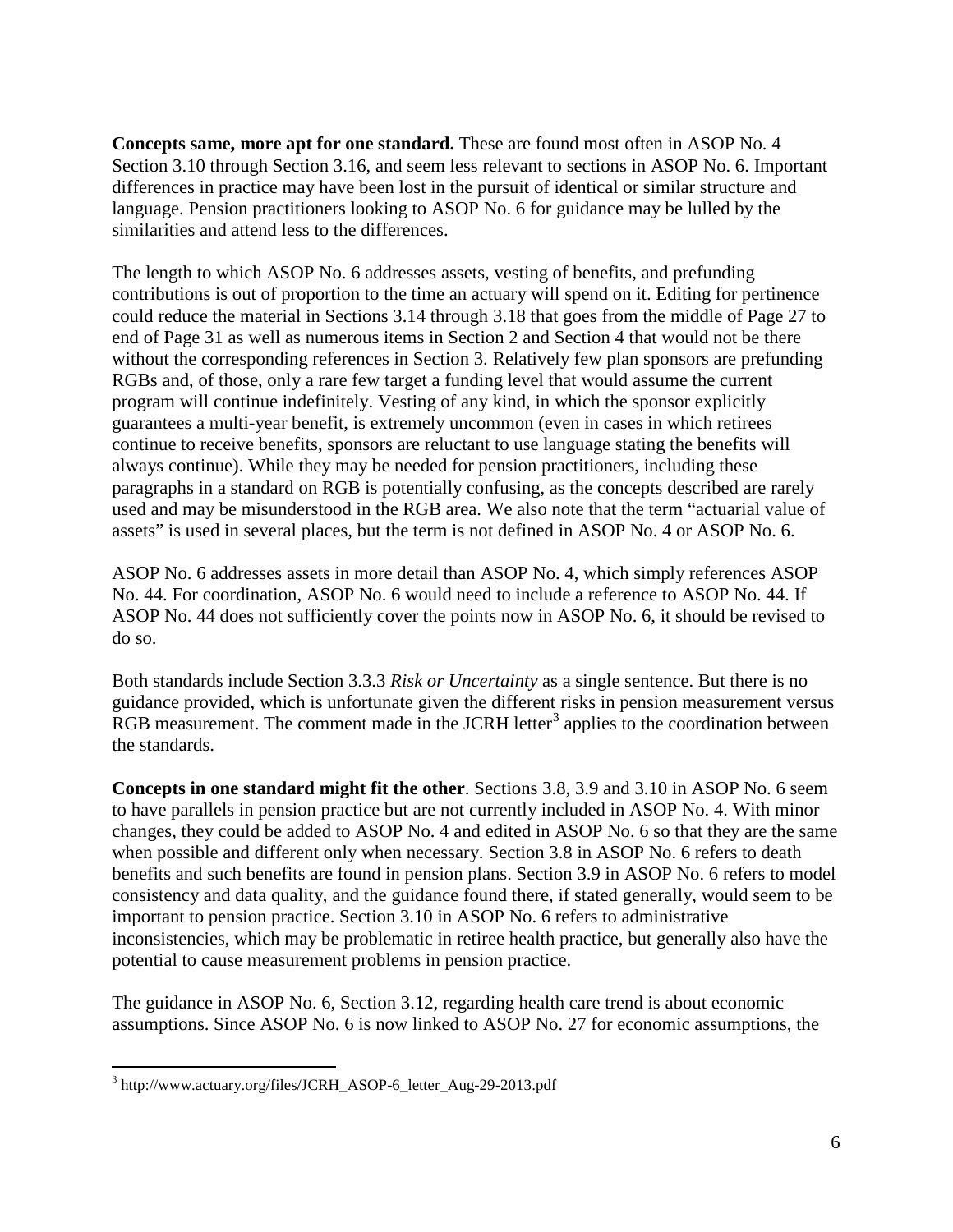template followed in ASOP No. 27 for the investment return assumption and the compensation increase assumption could be used for the health care trend assumption. Actuaries using ASOP No. 27 for guidance only on pensions could pay less attention to the health section, if the words "if applicable" are provided in the guidance. Possible structural efficiencies from putting current ASOP No. 6 guidance into ASOP No. 35 and ASOP No. 44 also should be considered. The disclosure sections in those standards and ASOP No. 27 should be examined for their effect on RGB practice and ASOP No. 6.

ASOP No. 27 has economic references for ASOP No. 4 in an appendix, but none for ASOP No. 6. If the health economic assumptions were covered in ASOP No. 27, which we recommend, presumably references also would appear.

ASOP No. 6 has Section 3.21 on *Reasonableness of Results*. As noted in the JCRH letter<sup>[4](#page-6-0)</sup>, "the absence of this section in ASOP No. 4 raises the question of why the RGB actuary needs to look at modeled cash flows, last measurements, etc., but not the pension actuary." Sample participants are mentioned here, but never in ASOP No. 4.

**Concepts in both standards but needing coordination.** Consideration should be given to moving the present ASOP No. 6 Section 3.24 on roll-forwards into a new section under Section 3.4 on measurement date considerations.

Both standards have Section 3.5 addressing plan provisions but the structure differs, with no clear coordination. ASOP No. 6 may contain too much detail, while ASOP No. 4 could easily have more on eligibility, plan formulas, and limitations (e.g., is there a COLA?). ASOP No. 4, Section 3.5.3, *Other Valuation Issues*, is not about plan provisions for the most part. It is about alternative models for projecting payments, and we suggest it is not in the most appropriate place in the standard.

Section 3.6 does not match between ASOP No. 6 and ASOP No. 4 but could be coordinated around census data. In ASOP No. 6, the title is *Modeling Covered Population* and it runs to two pages. ASOP No. 6 separates guidance on population (Section 3.6) from guidance on financial inputs (Sections 3.7 and 3.8). On the other hand, ASOP No. 4 seems to put them both in two or three sentences in Section 3.6.

Section 3.7, *Other Information from the Principal,* in ASOP No. 4, also appears in ASOP No. 6, as Section 3.11, but provides almost no guidance. If that section is essential to good practice, it needs to be clarified and coordinated across the practices.

Section 3.10, *Measuring the Value of Accrued or Vested Benefits*, in ASOP No. 4 lists a number of items to be considered, including several that appear more relevant to the earlier plan provision subsection. We suggest moving those items to that earlier subsection. The items in Section 3.10 all seem to address pension obligations, so the subsection probably should come before the current Section 3.9, *Asset Valuation*, since Section 3.10 has nothing to do with assets

<span id="page-6-0"></span><sup>4</sup> http://www.actuary.org/files/JCRH\_ASOP-6\_letter\_Aug-29-2013.pdf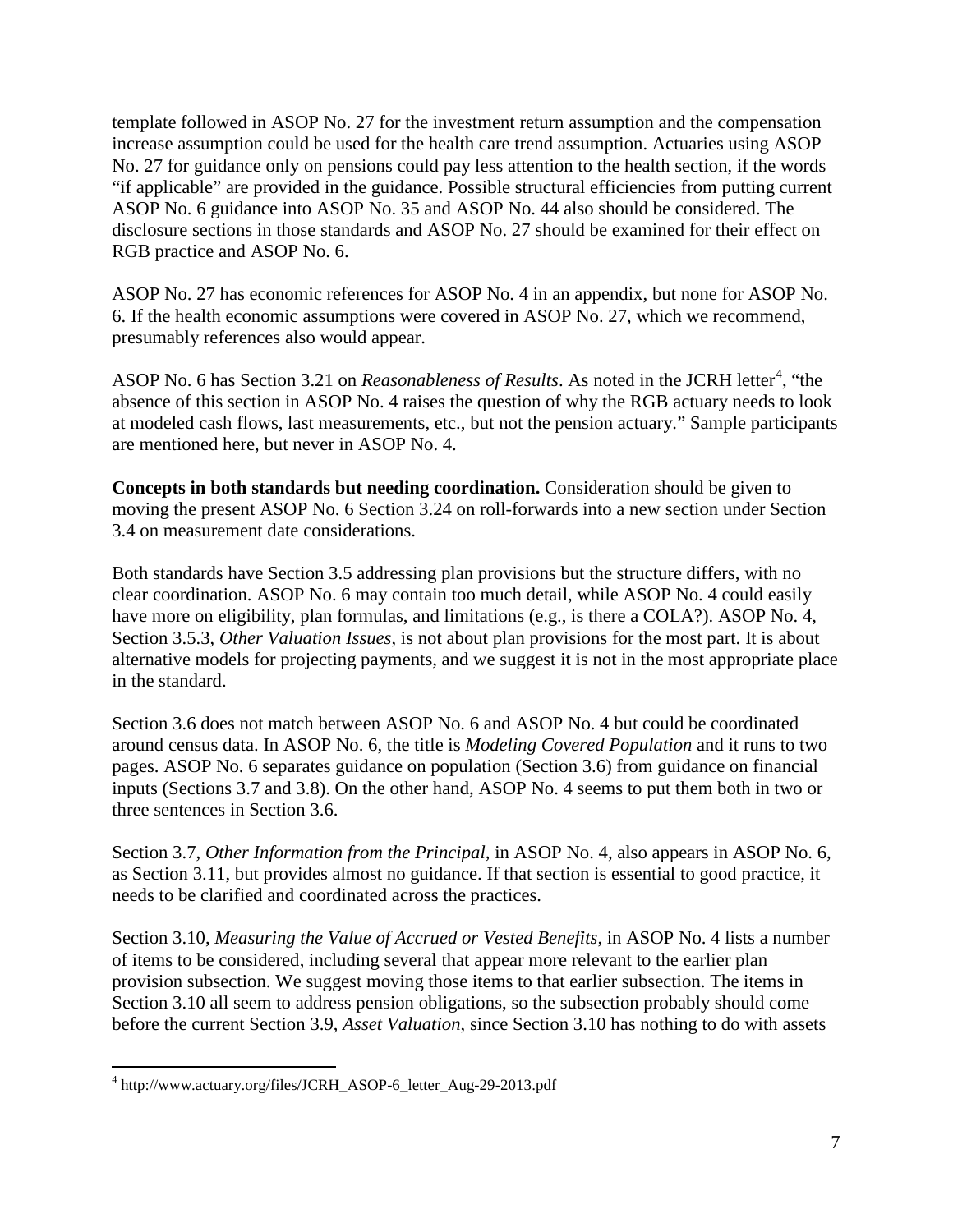but has a substantial connection to Section 3.8, *Actuarial Assumptions*. To the extent Section 3.10 is a more general section, it could be moved to an earlier location in the standard. The discontinuity in the ordering also affects the arrangement of these subsections in ASOP No. 6.

The concept of market-consistent present value (MCPV) is a problematic construct, continuing the challenge in reconciling actuarial terminology with the financial world's terminology. The definitions in the two standards are essentially the same, but introduce a new term rarely used in financial or actuarial work. The guidance in Section 3 contains differences, including the way default risk and sponsor financial health are addressed, that need either explanation or coordination (as does the one word difference in Section 4). In the request for comments in each ED, attention is drawn to connections with the working version of ASOP No. 27. The appendices of ASOP No. 27 provide some context for understanding the MCPV concept but do not acknowledge retiree group benefits. This absence is challenge to coordination, since the construct must apply to RGB obligations to be credible in the pension area. Within the real-world context of RGB, however, MCPV has severe limitations. An ASOP definition may state that a deep and liquid market is not a prerequisite for MCPV measurement, but that is not actuarial guidance. While default risk and sponsor financial health are noted, the underlying market reality for RGB is the sponsor's right, generally, to unilaterally modify or terminate the program, and that is not mentioned. The ED for ASOP No. 6 confuses the MCPV concept even more by positing, in Section 3.12.4, that the actuary should assume programs will continue indefinitely, which is completely inconsistent with market valuations. MCPV may be a way for the ASOPs to finesse the debate within the pension community about discount rates, but coordinating the construct with the RGB reality is necessary for credibility.

**Concept missing in both standards.** We have concerns about relegating mention of benefit payment projections, or cash flows, to a relatively minor position in both standards. Such cash flow projections are not mentioned in *Purpose* and only appear as an example in the sixth and last task in *Scope*. Payment projections, of course, are central to the actuarial calculation and are of value, not only as an entry point to measuring and allocating obligations, but as a planning and budgeting item or for asset/liability management.

The standards also make frequent reference to "benefit payments when due," which presupposes the actuary knows when aggregate payments are due. The most likely way an actuary will know that is through an actuarial projection of payments. The organization under *Scope,* Section 1.2, and the definition of "actuarial valuation" in Section 2.5, however, imply a cash flow projection is not a measurement of obligations and not an actuarial valuation. We question whether this was intended by the ASB.

The importance of payment projections deserves more prominence in both standards. ASOP No. 6 and ASOP No. 4 would be enhanced by recognizing benefit payment projections in Section 1.1, *Purpose*, and as the initial item listed under Section 1.2, *Scope.*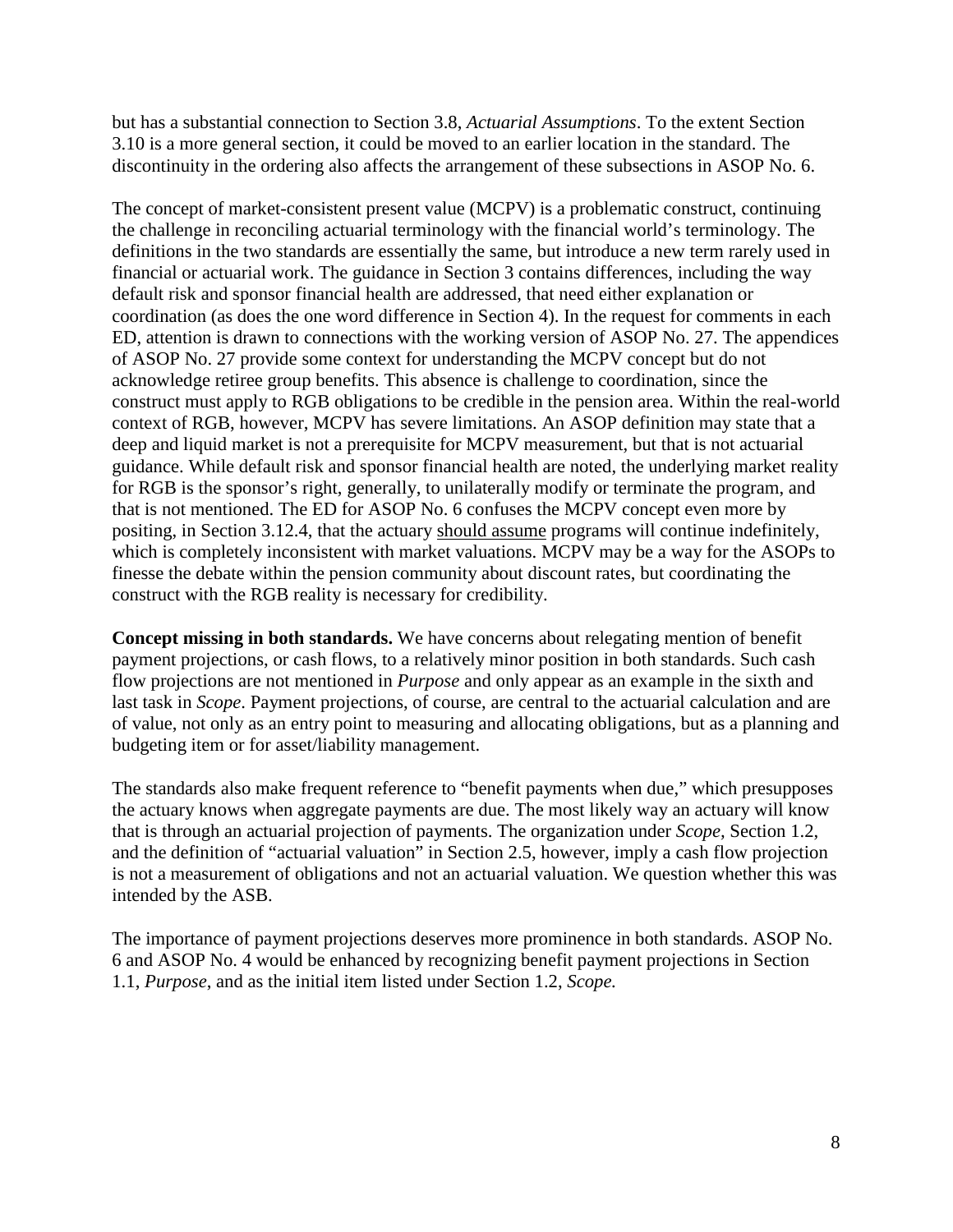## **Conclusion**

To effectively coordinate the two standards, we recommend the ASB look at the retirement benefit standards holistically, with detailed attention from both pension and RGB specialists in drafting the concepts and language. The differences between the pension practice and the RGB practice (primarily retiree health benefits) need to be examined, with an understanding that below-standard work in any practice is a disservice to the public and our profession.

\*\*\*\*\*

We hope that the ASB will give careful consideration to implementing these suggestions. We would be more than happy to discuss any of our comments and concerns with you. Thank you in advance for your consideration, and if you do have any questions, please contact David Goldfarb, the Academy's pension policy analyst, at 202.223.8196 or [Goldfarb@actuary.org.](mailto:Goldfarb@actuary.org)

Sincerely,

Jeffrey P. Petertil, MAAA, ASA, FCA Chairperson, Joint Committee on Retiree Health American Academy of Actuaries

Michael F. Pollack, MAAA, FSA, FCA, EA Chairperson, Pension Committee American Academy of Actuaries

Gordon J. Latter, FSA, MAAA Chairperson, Pension Finance Task Force American Academy of Actuaries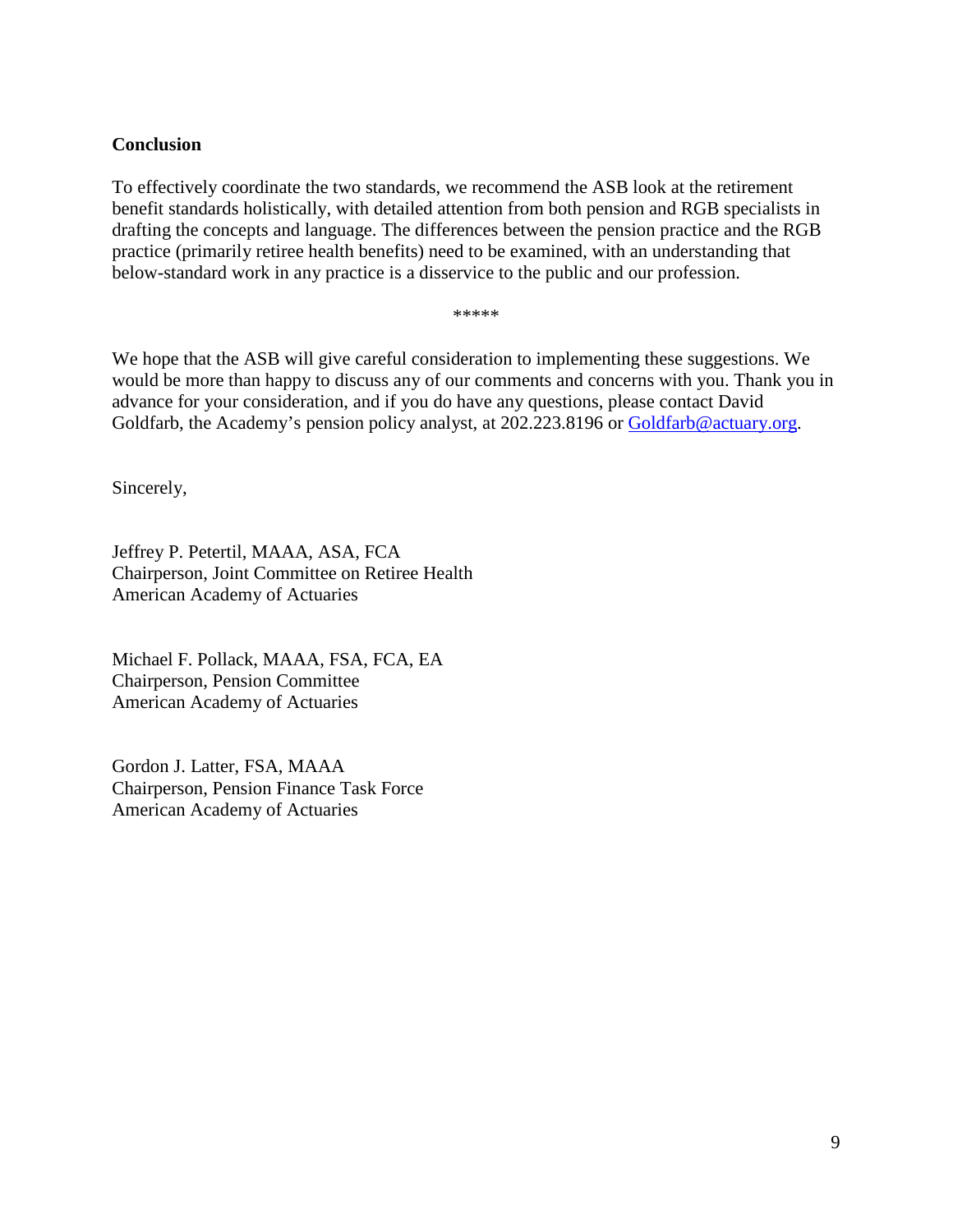# **Exhibit A—Comparison Chart of Tables of Contents**

See spreadsheet entitled *Exhibit A- ASOP 4-6 Compare - Table of Contents*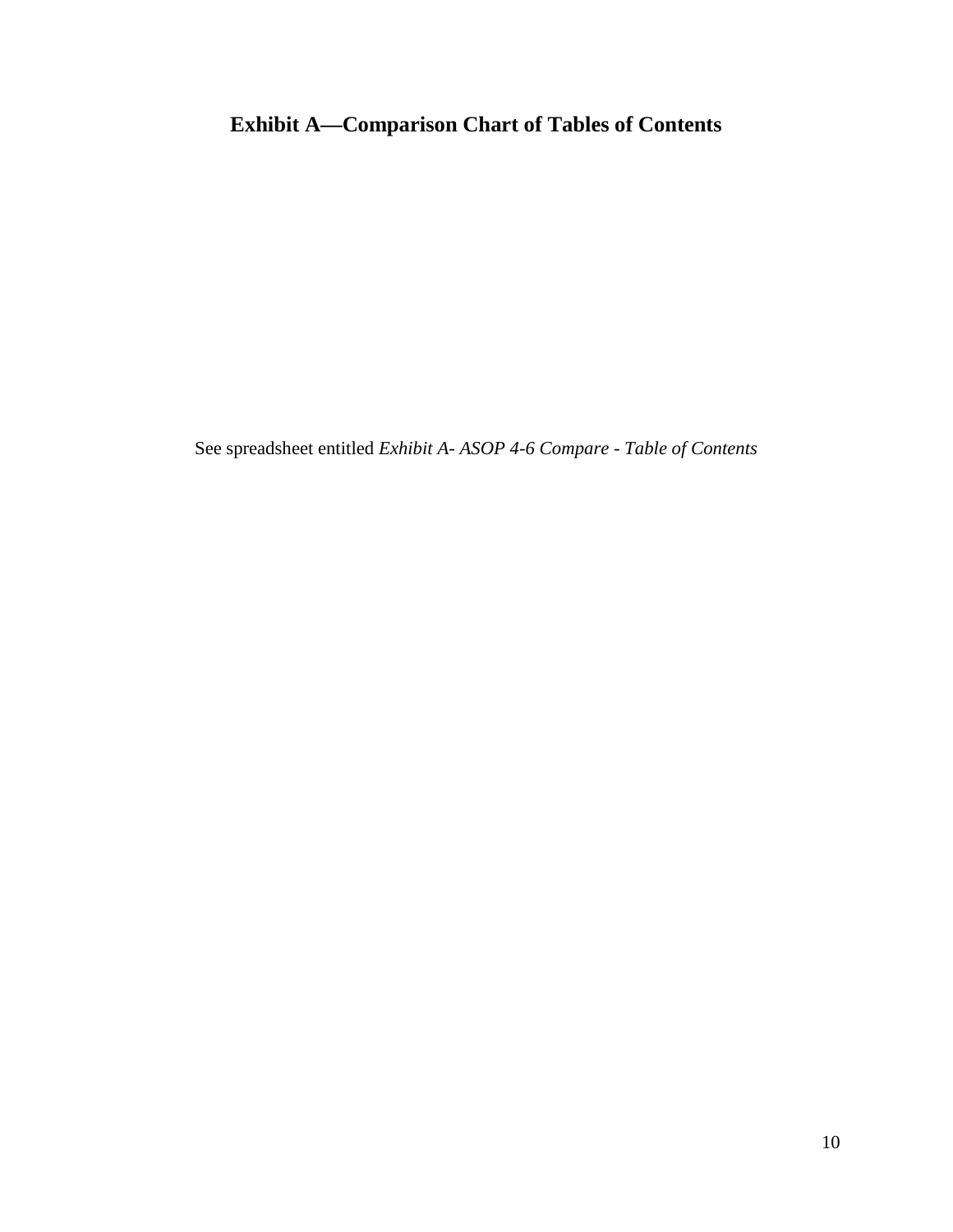## **Exhibit B—Use of the Term "Cost"**

The 2012 EDs of ASOPs No. 4 and No. 6 used the term "cost" to refer to the result of an allocation of a portion of a present value to a time period. In the 2013 ED of ASOP No. 6, the term "periodic cost" is used for the same concept, but it is still referred to as "cost" in the 2013 ED of ASOP No. 4. If someone were to read only one of the standards, the difference would not be noticed; however, for someone who reads both standards, the lack of coordination would be apparent. While "cost" is used more narrowly in the pension practice and in ASOP No. 4, confusion is still possible as "normal cost" is a separately defined ASOP term. In the definition of "cost allocation procedure," which immediately follows that of "cost" in ASOP No. 4, the term "periodic cost" is used. If "periodic cost" were substituted throughout ASOP No. 4, as it has been in ASOP No. 6, and an explanation was included in a common appendix, confusion about the use of the term "cost" would be mitigated and coordination enhanced.

Such an appendix also might be the place for a brief discussion of common uses of "cost" versus the more specific concepts in the ASOPs. The word "contribution" is another example—it was replaced in the ASOP No. 6 ED by "prefunding contribution," without a corresponding change in ASOP No. 4. (The change also was not made in the ASOP No. 6 reference to "contribution allocation procedure," potentially creating confusion as to what "contribution" is subject to an allocation procedure.) The use of "prefunding contribution" should be considered seriously for ASOP No. 4. The term "plan contributions" is used often in ASOP No. 4, although the Section 2.7 definition of the single word "contribution" clearly implies *plan contribution*. Substituting "prefunding contribution" for "plan contribution" and, in some key places, for "contribution," would make it easier for those actuaries looking to ASOPs for guidance in both pension and retiree benefits practices. Neither ED includes an explanation of why "cost" and "contribution" are distinguished, which might fit into an appendix for the ASOP.

We also note that in the last sentence of the ASOP No. 6 ED, the definition of "periodic cost" (Section 2.28) uses the term "cost." It should be "periodic cost," as "cost" is not a defined term in ASOP No. 6.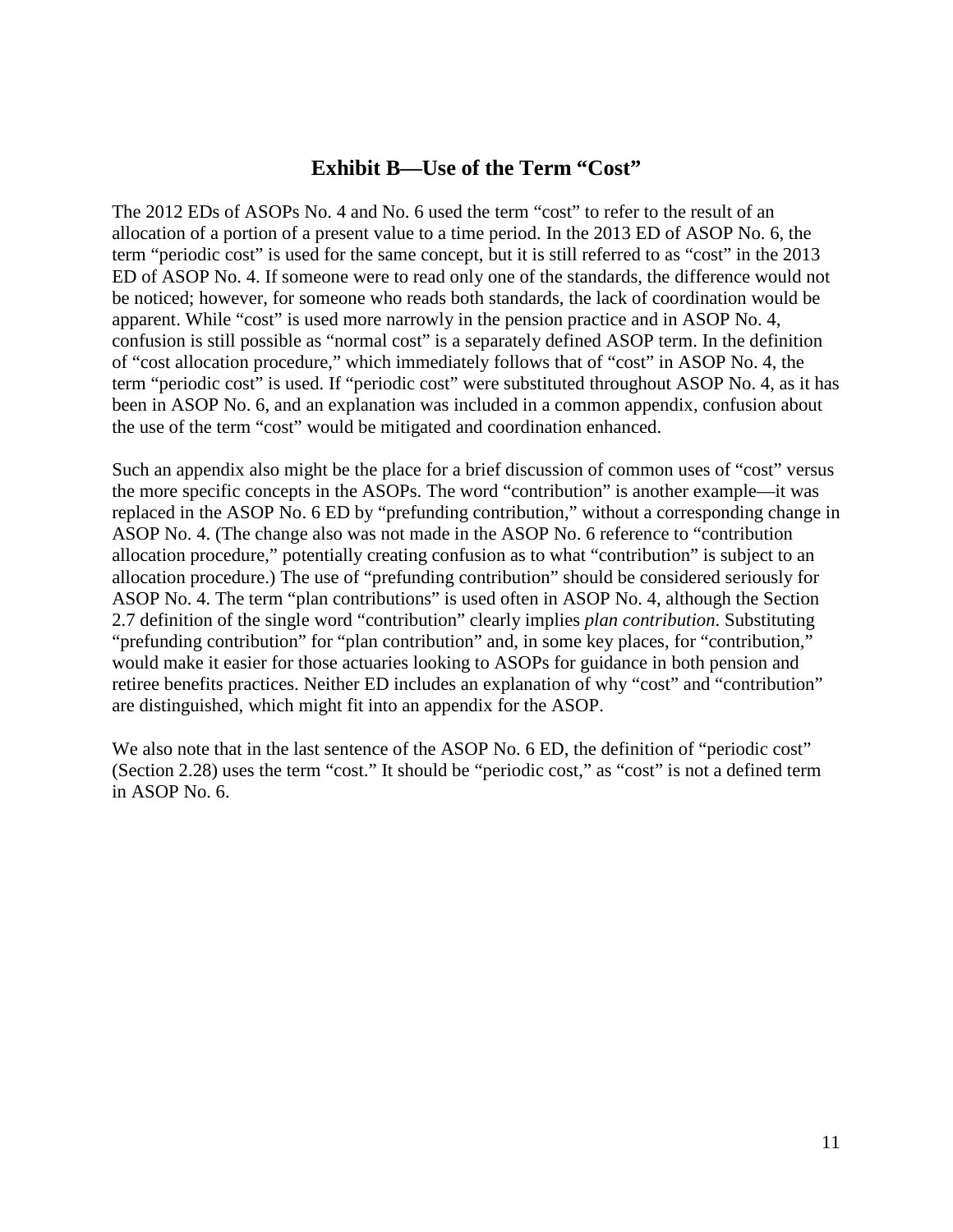**Exhibit A**

### **2nd ED of ASOP # 4 2nd ED of ASOP # 6**

### **Section 1. Purpose, Scope, Cross References, and Effective Date 1 Section 1. Purpose, Scope, Cross References, and Effective Date 1**

1.1 Purpose 1 and the set of the set of the set of the set of the set of the set of the set of the set of the s 1.2 Scope 1 **1.2 Scope 1** 2 Scope 1 **1.2 Scope 1** 2 Scope 1 **1.2 Scope 1** 

### **Section 2. Definitions 2 Section 2. Definitions 2**

2.1 Actuarial Accrued Liability 2 2.1 Actuarial Accrued Liability 2 2.3 Actuarial Present Value 3 2.3 Actuarial Present Value 3 2.5 Actuarial Valuation 3 2.5 Actuarial Valuation 3

2.9 Cost 3 2.10 Cost Allocation Procedure 3 2.13 Cost Allocation Procedure 3

2.11 Expenses 3 2.17 Expenses 4 2.12 Funded Status 3 2.18 Funded Status 4 2.14 Market-Consistent Present Value 4 2.20 Market-Consistent Present Values 4 2.15 Measurement Date 4 2.21 Measurement Date 4

2.20 Prescribed Assumption or Method Set by Law 4 2.34 Prescribed Assumption or Method Set by Law 6

Transmittal Memorandum iv **Transmittal Memorandum iv** Transmittal Memorandum vi<br>
STANDARD OF PRACTICE STANDARD OF PRACTICE 1.3 Cross References 2 1.3 Cross References 2 1.3 Cross References 2 1.3 Cross References 2 1.4 Effective Date 2 1.4 Effective Date 2 **1.4 Effective Date 2** 1.4 Effective Date 2 2.2 Actuarial Cost Method 2 2.2 Actuarial Cost Method 2 2.4 Actuarial Present Value of Projected Benefits 3 2.4 Actuarial Present Value of Projected Benefits 3 2.6 Adverse Selection 3 2.6 Amortization Method 3 2.7 Amortization Method 3 2.8 Benefit Options 3 2.7 Contribution 3 2.9 Benefit Plan 3 2.10 Benefit Plan Member 3 2.11 Contingent Participant 3 2.8 Contribution Allocation Procedure 3 2.12 Contribution Allocation Procedure 3 2.14 Covered Population 4 2.15 Dedicated Assets 4 2.16 Dependents 4 2.13 Immediate Gain Actuarial Cost Method 3 2.19 Immediate Gain Actuarial Cost Method 4 2.22 Measurement Period 5 2.23 Medicare Integration 5 2.16 Normal Cost 4 2.24 Normal Cost 5 2.25 Normative Database 5 2.17 Participant 4 2.26 Participant 5 2.27 Participant Contributions 5 2.28 Periodic Cost 5 2.18 Plan Provisions 4 2.29 Plan Sponsor 5 2.30 Pooled Health Plan 6 2.31 Prefunding Contribution 6 2.32 Premium 6 2.19 Prescribed Assumption or Method Set by Another Party 4 2.33 Prescribed Assumption or Method Set by Another Party 6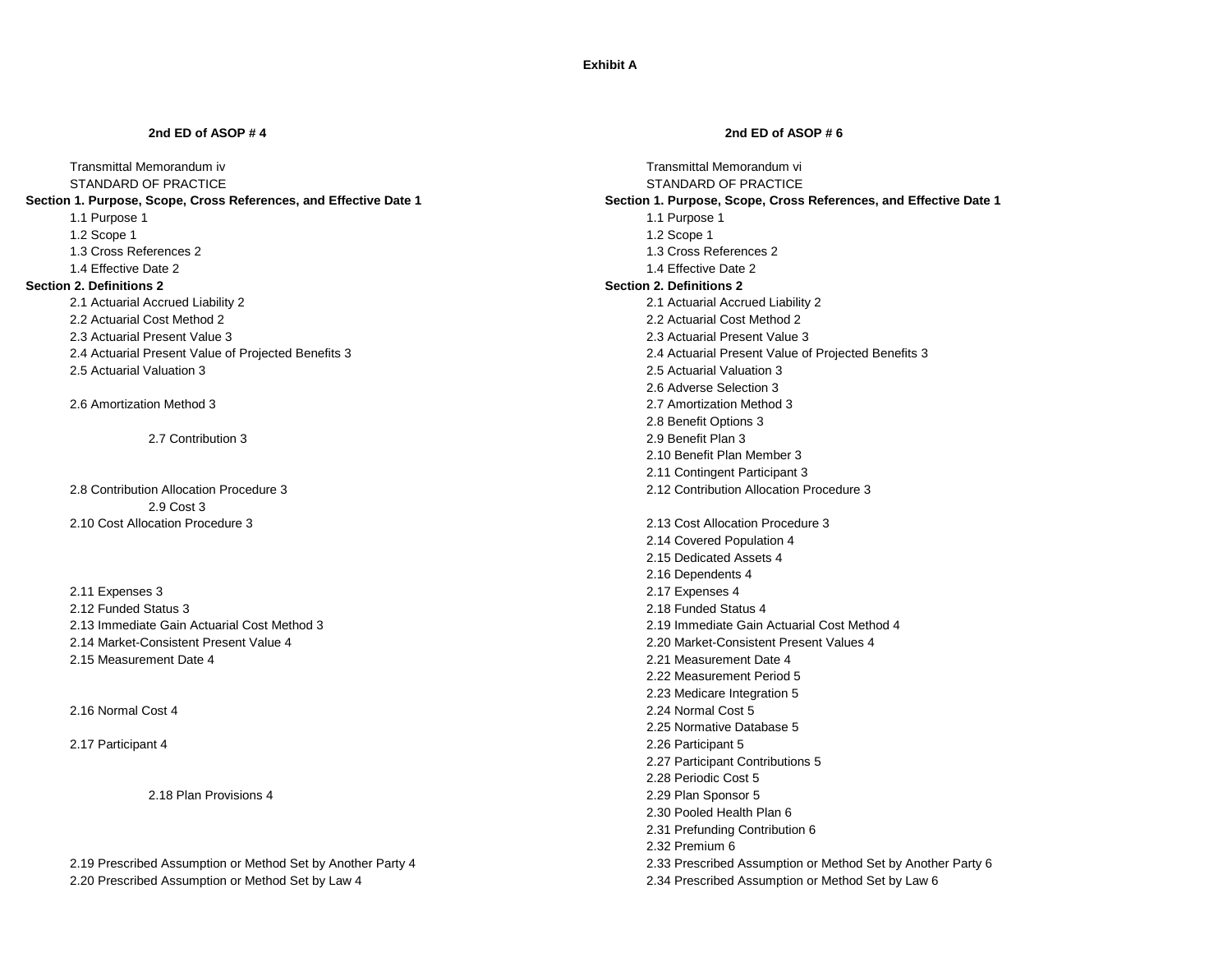**3.1 Overview 5 3.1 Overview 7 3.2 General Procedures 5 3.2 General Procedures 7 3.3 Purpose of the Measurement 6 3.3 Purpose of Measurement 9** 3.3.1 Anticipated Needs of Intended Users 6 3.3.1 Anticipated Needs of Intended Users 9 3.3.2 Projection or Point-in-Time 6 3.3.2 Projection or Point-in-Time 9 3.3.3 Risk or Uncertainty 6 3.3.3 Risk or Uncertainty 9 **3.4 Measurement Date Considerations 7 3.4 Measurement Date Considerations 9** 3.4.2 Events after the Measurement Date 7 3.4.2 Events after the Measurement Date 9 3.4.3 Adjustment of Prior Measurement 7 3.5.2 Proposed Changes in Plan Provisions 8 3.5.2 Historical Practices 12

2.35 Retiree Group Benefits 6 2.36 Retiree Group Benefits Program 6 2.21 Spread Gain Actuarial Cost Method 4 2.37 Spread Gain Actuarial Cost Method 6 2.38 Stop-Loss Coverage 6 2.39 Surviving Dependent 7 2.40 Trend 7

# **Section 3. Analysis of Issues and Recommended Practices 5 Section 3. Analysis of Issues and Recommended Practices 7**

3.4.1 Information as of a Different Date 9

### **3.5 Plan Provisions 7 3.5 Modeling Provisions of Retiree Group Benefits Programs 10**

3.5.1 Adopted Changes in Plan Provisions 8 3.5.1 Components of the Modeled Retiree Group Benefits Program 10 3.5.3 Other Valuation Issues 8 3.5.3 Reviewing the Modeled Retiree Group Benefits Program 12 3.5.4 Measurement Results by Category 12 **3.6 Data 9 3.6 Modeling the Covered Population 12** 3.6.1 Participants 9 3.6.1 Census Data 13 3.6.2 Employees Currently Not Accruing Benefits 13 3.6.3 Contingent Participants 13 3.6.4 Dependents and Surviving Dependents of Participants 13 3.6.5 Appropriateness of Pension Plan Data 14 3.6.6 Use of Grouping 14 3.6.2 Hypothetical Data 9 3.6.7 Hypothetical Data 15 **3.7 Modeling Initial Per Capita Health Care Costs 15** 3.7.1 Net Aggregate Claims Data 15 3.7.2 Exposure Data 16 3.7.3 Use of Multiple Claims Experience Periods 16 3.7.4 Credibility 16 3.7.5 Use of Premium Rates 16 3.7.6 Impact of Medicare and Other Offsets 17 3.7.7 Age-Specific Costs 17 3.7.8 Pooled Health Plans (including Community Rated Plans) 18 3.7.9 Adjustment for Benefit Plan Design Changes 18 3.7.10 Adjustment for Administrative Practices 19 3.7.11 Adjustment for Large Individual Claims 19 3.7.12 Adjustment for Trend 19 3.7.13 Adjustment When Plan Sponsor is Also a Provider 19 3.7.14 Use of Other Modeling Techniques 20 3.7.15 Administrative Expenses 20 **3.8 Modeling the Cost of Death Benefits 20 3.9 Model Consistency and Data Quality 20**